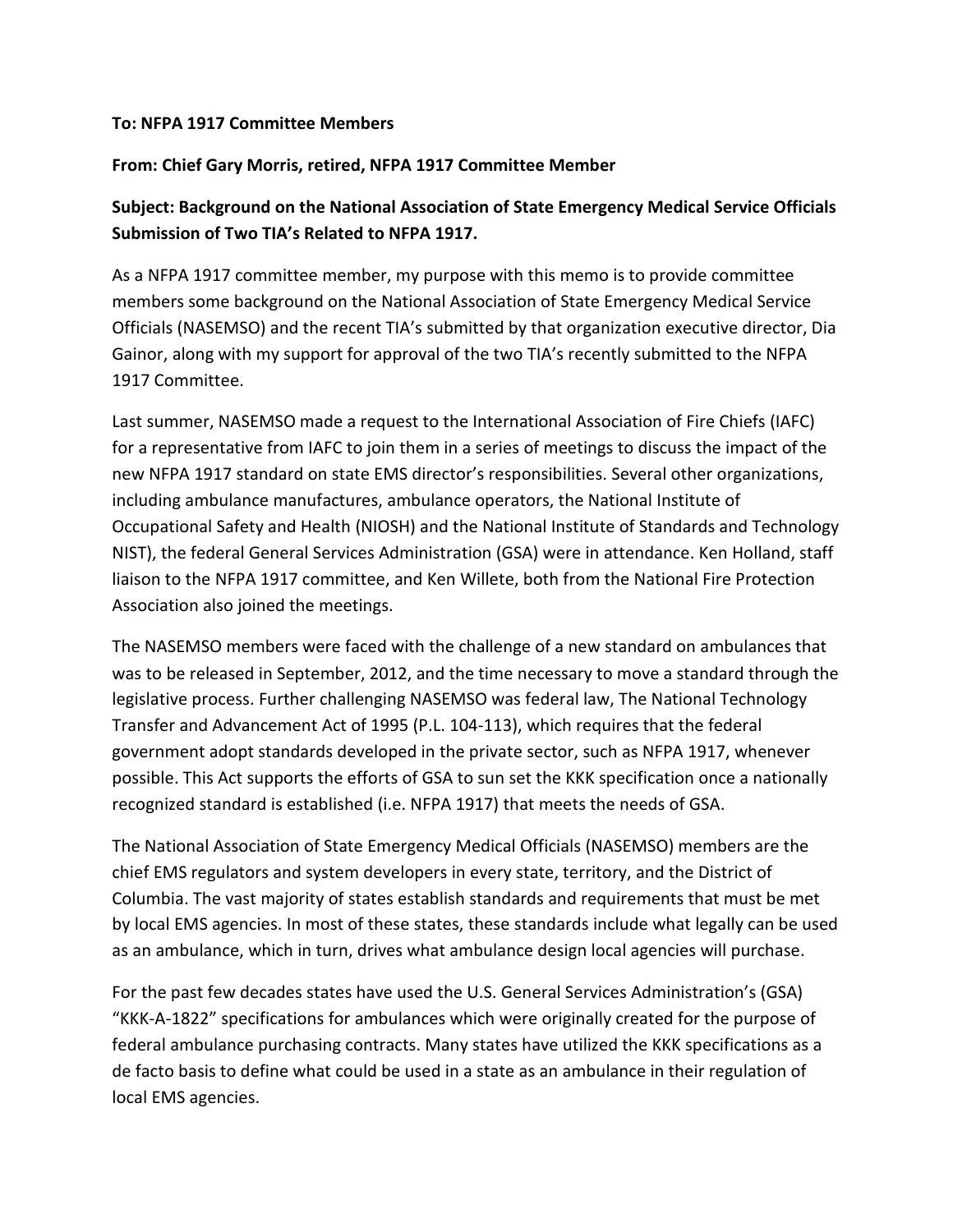Many states have long used a promulgation device called "incorporation by reference" in their rules or regulations to define what can legally be used as an ambulance. Therefore, if the GSA sunsets the "KKK" specifications, states that have incorporated the KKK specifications will have to repeal that reference and replace it with a new standard. State directors have stated they need two or more years to complete this transition.

It's clear that NASEMSO had many concerns about the developing NFPA 1917 standard. Further, my observation from the meetings was that NASEMSO members had little previous orientation on the NFPA 1917 process and how and why the standard was developed. Over the two meetings, the NFPA representatives made two separate presentations regarding the NFPA standard setting process, and a more specific review of NFPA 1917. From my perspective the presentations by NFPA staff were well received and greatly improved NASEMSO's comfort zone on the standard. NASEMSO also appreciated NFPA's willingness to work with the group over their concerns about some items of the standard and their explanation and assistance regarding the TIA process for resolving their two major issues with NFPA 1917.

To further improve the scheduled second addition of NFPA 1917, as well as increasing the state directors comfort zone, NFPA staff suggested NASEMSO request the 1917 Chair appoint a task group consisting of representatives from their Model Rules for Ambulance Vehicle Design Project team (those members participating in the two NASEMSO meetings) to provide their perspective to the committee as directly as possible.

NASEMSO was also very impressed by the research data developed by NIOSH and NIST which expected to be included in the second edition of NFPA 1917. That delivery also improved their comfort zone for a standard to replace the KKK.

### **Current Status**

NASEMSO has two issues to resolve. One is the lead time necessary for state directors to move any standard through the legislative process which generally takes two or more years. To resolve this issue NASEMSO requested the General Services Administration to extend the KKK ambulance specification to September 2015. The GSA granted that request. The IAFC also supported the extension request.

This extension coincides with the completion of the second edition of NFPA 1917. It's very obvious at present time that the second edition will be far more attractive to NASEMSO than the first edition. Further support of that attractiveness is NASEMSO's expected participation as a "task group" in the NFPA 1917 Committees work on the second edition.

The second issue is related to two items in the first edition of NFPA 1917. First is the "Statement of Exception" and second, the requirement for a speed limiting device.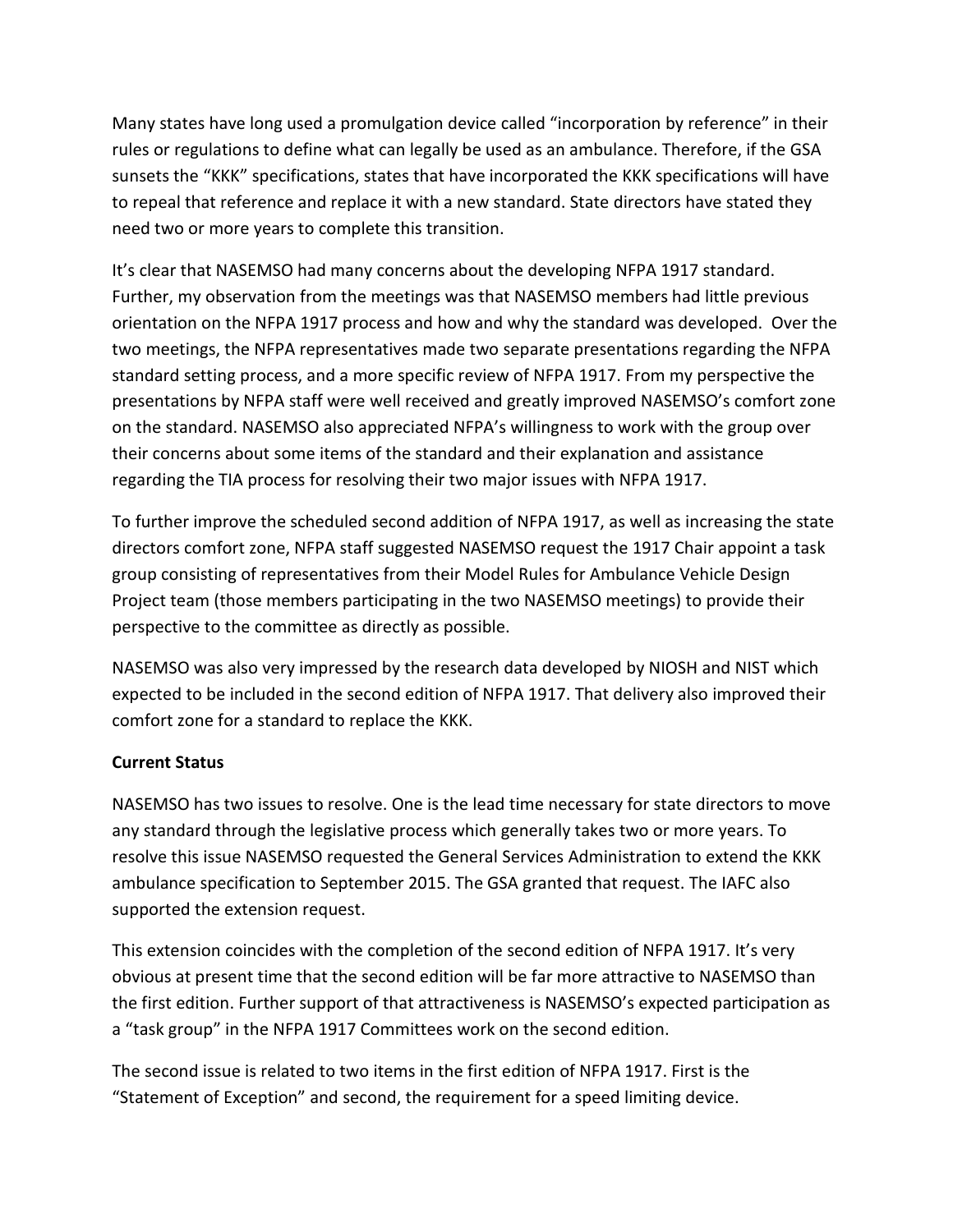The "Statement of Exception" goes to the liability risk to the manufacture should the purchaser desire to modify the vehicle. The risk should be shifted to the purchaser. The TIA has a detailed explanation.

NASEMSO's concern over the speed control was the states should determine a speed limit for ambulances and that some states have an 85 mph speed limit. Additionally, ambulance manufactures could only identify one manufacture of the device. And as noted in the TIA, not all chassis from different manufactures (i.e. Dodge) can accept the device. And members at the meeting agreed that the speed control could be disabled.

To be clear, the state directors are not suggesting that there not be any control of driving speed. They simple prefer to have the option to manage ambulance speed limits themselves, and consider other technology to assist – such as GPS tracking/monitoring, drive cam camera's that monitor speed and video tapes several seconds leading up to an event and immediately afterwards, or other electronic means. One ambulance system operator described using GPS monitoring where managers receive and immediate notice to their smart phones about a speed violation.

## **My Position is to Approve the two TIA's**

As a participating member of the NASEMSO meetings I heard the arguments and fully understand the difficulties presented to state director if the two TIA's are not approved. I believe the approval of the TIA's are reasonable and necessary. The current NFPA 1917 standard, with these two items removed, still has significant safety enhancements that exceed what's in the KKK specification. The second edition will be even better. The earlier we can get the standard adopted by NASEMSO the sooner the standard will be broadly applied. Once the standard is adopted in "regulation" it changes from a "volunteer" standard to a mandated standard – which I believe we all would prefer.

In my discussion with the NASEMSO executive director on Tuesday, their organization has suspended any work on developing draft model language to assist their members in the legislative process until after the decision on the TIA's. The planned next meeting has also been pushed back to May.

If the TIA's are approved, a subcommittee of NASEMSO will begin developing the model legislative language. Some directors may then begin the adoption process early based on the first edition of NFPA 1917.

Further, my view of the "pulse" of the NASEMSO members is failure to approve the two TIA's could be a make or break position in their adopting NFPA 1917 to replace the "KKK" in state regulations at this time.